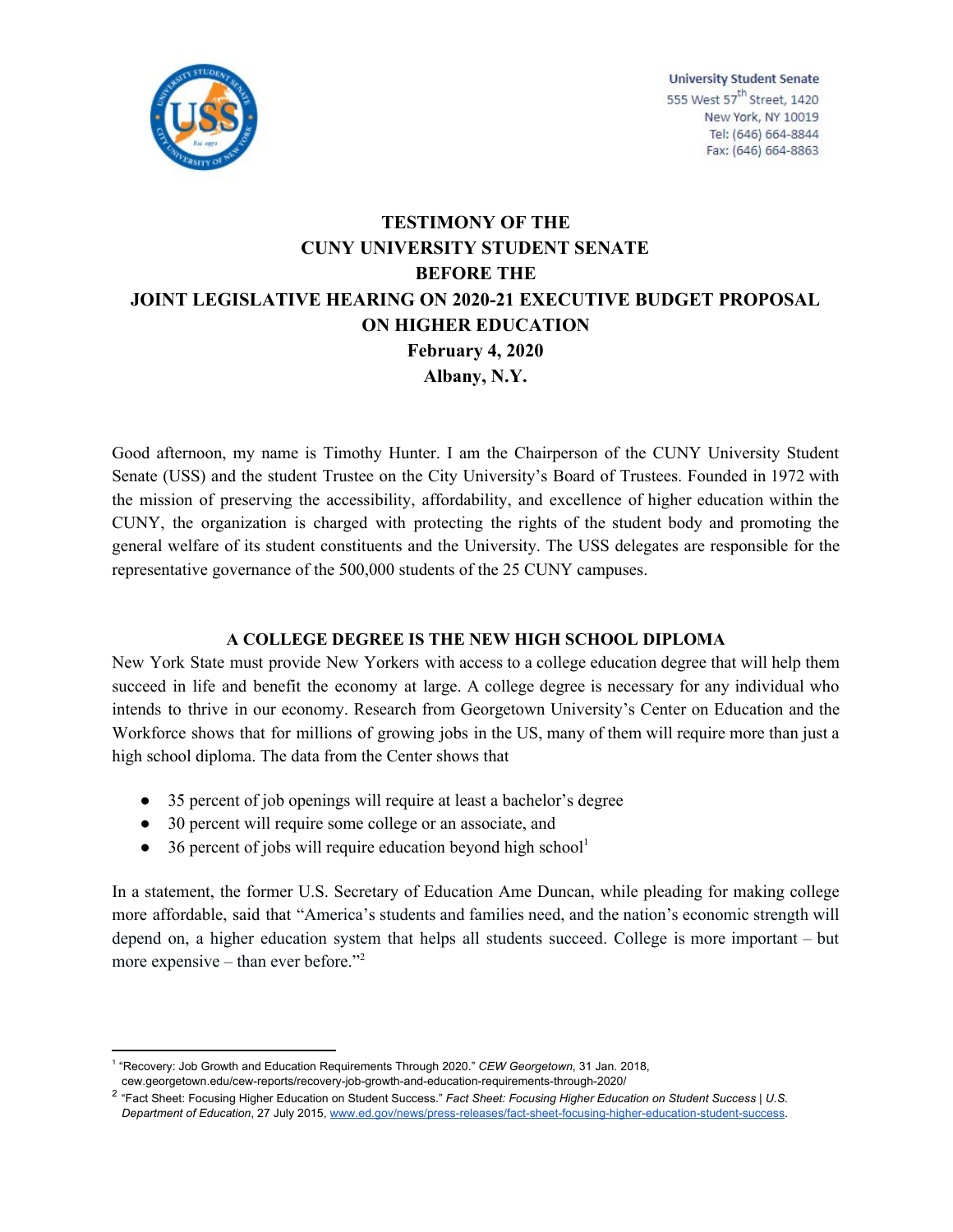

## **SUNY 2020: IRRATIONAL TUITION HIKES**

In 2011, Governor Cuomo and the State Legislature passed NY SUNY 2020.<sup>3</sup> Dubbed the new 'rational tuition program' for SUNY and CUNY, it enacted increased tuition annually at SUNY and CUNY by \$300 per year for five years. Initially, the Governor and State Legislature promised the increased tuition would go towards enhancing student services; less crowded classrooms, more academic mentoring, and more counseling and advising available for students. In addition, SUNY 2020 included an important provision known as the "maintenance of effort," which stipulated that the legislature would not reduce SUNY's or CUNY's general operating funds in following budgets. This was to ensure that increased tuition would not be offset by decreased state support. However, the "maintenance of effort" provision excludes certain mandatory, predictable cost increases. Actions by the legislature to amend this underscores that the SUNY2020 law does not keep whole the systems' general operating funds, consistent with the law's stated intention. 4

A recent report by the New York Public Interest Research Group [conservitavely] estimates the tuition price tag for SUNY 2020 has cost students \$2.5 billion in additional public college tuition payments. While the promise from the state was that students would have to cough up more money every year to enhance student services on their campus; the report highlights that, in fact, did not occur. Instead, the increased tuition went to fill in state budget gaps. 5



Due to stagnant state support, student groups and faculty unions alike have shared stories at various hearings throughout the state, citing library hour cuts, limited course offerings which further delay students from graduating on time, and hiring freezes across the board, to name a few. While tuition has

<sup>&</sup>lt;sup>3</sup> Governor Cuomo Signs NYSUNY 2020 Legislation, see: <https://www.governor.ny.gov/news/governor-cuomo-signs-nysuny-2020-legislation> 4 News Release, NYPIRG ESTIMATES TUITION PRICE TAG FOR SUNY 2020: STUDENTS PAY \$2.5 BILLION IN ADDITIONAL PUBLIC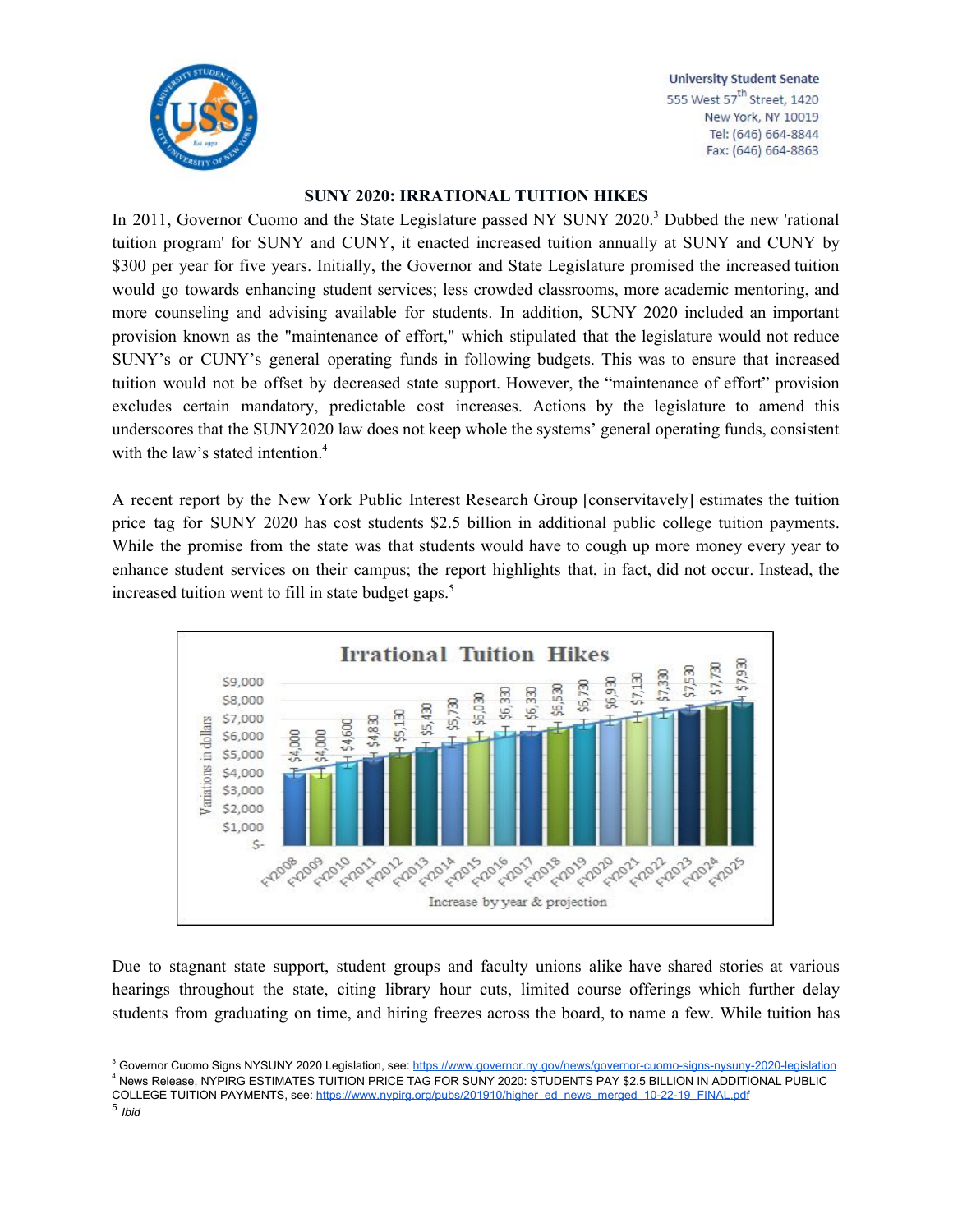

gone up more than 42% since 2011, it's clear the money is not being invested in student support services, but instead, footing the bill where the state refuses to. On June 24, 2019, at the final Board of Trustees meeting where CUNY's budget was up for a vote (including another tuition hike), CUNY's CFO, Michael Sapienza stated that the budget required senior colleges to set aside funds for future labor costs from collective bargaining contracts.<sup>6</sup> Despite the recent contract for faculty being finalized and the decision being made to use tuition revenue for labor reserves, adjuncts, who teach more than half the courses at CUNY, will still receive meager pay.

Casandra Murray, an adjunct from Hunter College and Graduate Teaching Fellow at the CUNY Graduate Center for the past three years, details her experience below:

*"There are various issues I could address, including consistently broken and even dangerous facilities, underfunded and completely unfunded learning centers and labs, overcrowded classes, lack of books and supplies, class cancellations, and technological shortfalls (all of which occurs as CUNY tuition continues* to rise). I have been committed to teaching at CUNY for a long time now... yet, I am on the verge of *quitting. The state, city, and the CUNY administration together have made it nearly impossible for me to* continue on in a meaningful career that I love because I literally cannot afford to survive in the city in which I work, and there appears to be little hope of obtaining a living wage in the future. I currently reside in an apartment with poor living conditions, but I can't afford to move to a better apartment given the high rents in NYC. The cost of living in NYC combined with the student loans I have accumulated *from attending SUNY and CUNY schools keeps me up at night and on edge throughout the day, thus working for CUNY also takes a toll on my physical and mental health."*

The Executive proposal would authorize a tuition rate increase of no more than \$200 per year through AY 2024-25. Students should not have to pay more money to sit in labor reserves, or fill in holes where the state refuses to. Students in NYC are already food insecure.<sup>7</sup> They are already housing insecure.<sup>8</sup> Our students cannot afford another round of tuition hikes.

- **● We reject the renewal of NY SUNY 2020 and ask the State Legislature to oppose any new tuition hikes through AY 2024-25.**
- **● We ask that the Legislature consider freezing tuition at senior colleges and ultimately move to a free CUNY.**

<sup>7</sup> NY Times, Tuition or Dinner? Nearly Half of College Students Surveyed in a New Report Are Going Hungry, see: <https://www.nytimes.com/2019/05/02/nyregion/hunger-college-food-insecurity.html>

<sup>6</sup> CUNY Board of Trustees 2019 Archive, see: <https://www.cuny.edu/about/trustees/meetings-of-the-board/meeting-broadcasts/video-archive-for-2019/>

<sup>&</sup>lt;sup>8</sup> Young Invincibles, "I KNOW WHAT'S AT STAKE" How Homelessness Impacts College Success in New York City, see: https://vounginvincibles.org/wp-content/uploads/2019/11/YoungInvincibles\_Homelessness\_College\_Success\_NYC.pdf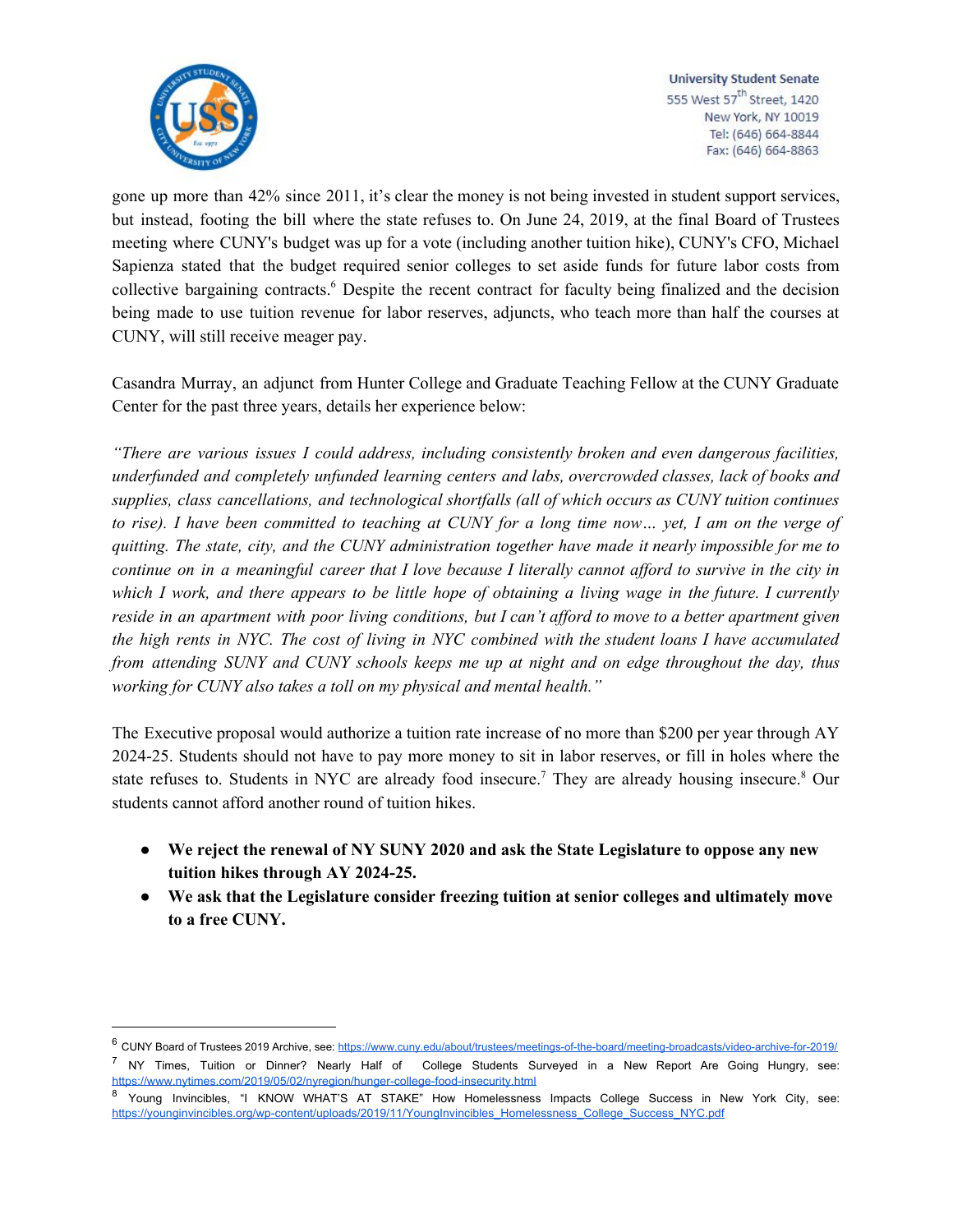

#### **INCREASED TUITION MEANS INCREASING THE TAP GAP**

For students who receive full Tuition Assistance Program (TAP) awards, CUNY is required legally to cap tuition at the maximum TAP award level (\$5,165). The difference between CUNY's full-time tuition (\$6,930) and the charge to students who receive state financial aid is covered by a TAP waiver. To reiterate, instead of students paying the difference, individual colleges eat the difference, resulting in a widening gap known as the TAP gap. This corrosive gap has fiscally squeezed the university. Due to the TAP gap, most campuses now offer limited course offerings, prolonging the time it would take for a student to graduate, cuts to library hours, cuts to ethnic studies, crowded classrooms, and the university is ever-increasing its reliance on part-time, poorly paid adjuncts.

At John Jay College of Criminal Justice, budget cuts to the Africana Studies Department mean that in the past six years the department has been unable to hire new faculty members. Roughly ten years ago, the department had eleven full time faculty members. Since then, the Africana Studies Department has had a steady increase in students. Their minors program more than doubled and they serve over 1,000 students. Yet, they only have six full time faculty members. These faculty members not only teach but create programing and advise their students. As a result, the Africana Studies Department is unable to offer all the courses displayed in their course catalog.

In addition, the Department of Africana Studies at Lehman college will have to offer a significantly reduced amount of courses for the Spring 2020 semester. The department just finalized their Spring schedule and cited a reduction in \$20,000 in their adjunct budget. This means the department cannot pay for the same amount of classes that were offered last Spring. To provide additional context; Lehman's Department of Africana Studies had been able to offer numerous courses on Saturdays in Spring 2019, however, they will only be able to offer one class this Spring. This is harmful for many students, who cite lack of course offerings being the reason why they cannot fulfill their requirements in a timely manner, and delays them for graduating.

All TAP students receive a tuition credit based on their income- with higher-income students receiving the lowest credit and lower-income students, who receive a maximum TAP award, getting the highest credit to fully cover the cost of their tuition. It is key to note that CUNY has significantly more TAP recipients receiving the full grant based on a family income at or below the poverty line. Sixty percent of CUNY students report an annual household income of less than \$30,000.<sup>9</sup> While SUNY has more of a total number of recipients who receive TAP since the university has approximately forty percent more students than CUNY, SUNY students receive significantly less in grant amounts on average. Next year the TAP gap at CUNY is estimated at 80 million, SUNY is estimated at 70 million. So despite having 40

<sup>&</sup>lt;sup>9</sup> CUNY Student Experience Survey 2016, see:

https://www.cuny.edu/wp-content/uploads/sites/4/page-assets/about/administration/offices/oira/institutional/surveys/2016 SES\_Highlights\_U [pdated\\_web\\_ready.pdf](https://www.cuny.edu/wp-content/uploads/sites/4/page-assets/about/administration/offices/oira/institutional/surveys/2016_SES_Highlights_Updated_web_ready.pdf)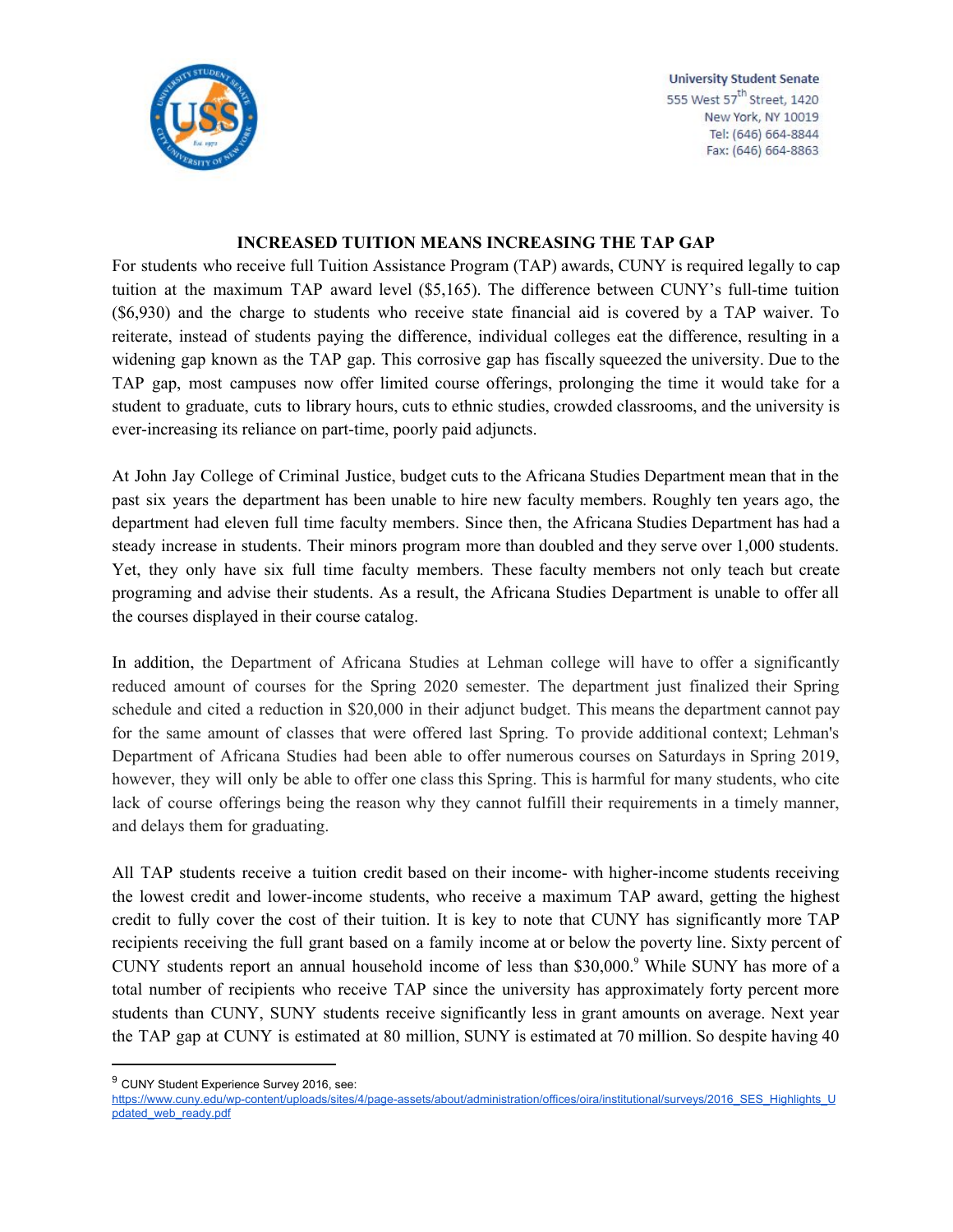

percent more students, the gap is about 13 percent greater at CUNY. Again the explanation is the far greater numbers of students enrolled at CUNY at or below the poverty line. To emphasize our point; the TAP gap forces colleges to have to make up the difference between tuition and the maximum TAP award to ensure that the poorest students don't pay tuition. This means that schools, particularly at CUNY who serve the poorest students in the state, have to eat about two grand per poor student. It's not about the overall number of TAP recipients, but about where the greatest needs are.

## **OPPORTUNITY PROGRAMS ARE VITAL SERVICES FOR THE MOST VULNERABLE STUDENTS IN NEW YORK STATE**

Opportunity Programs at CUNY are vital to support the inclusion and educational success of underrepresented groups in higher education.<sup>10</sup> These programs include the College Discovery (CD) and Percy Ellis Sutton Search for Education, Elevation, and Knowledge (SEEK) opportunity programs, and the Single Stop College Initiative. CUNY has been a national leader in pioneering innovative programs to expand education access for students from underrepresented communities by pairing them individually with intensive support to keep them on track and help them graduate. SEEK and CD are the forerunners. The Governor's 2021 Executive proposal maintains prior year funding for various opportunity programs. While we are grateful for the steady funding from the Governor's budget, however, with additional state money, CUNY can have more students served under these successful programs. **We request that the Legislature provide additional funding for these vital services to be expanded.**

SEEK and CD, with it's visionary model, paved the way to more recent initiatives, such as CUNY's highly successful Accelerated Study in Associate Program (ASAP), which has been nationally recognized due to its high graduation and retention rate gains. The program helps students earn associate degrees within three years by providing a range of financial, academic, and personal support including comprehensive and personalized advisement, career counseling, tutoring, waivers for tuition and mandatory fees, MetroCards, and additional financial assistance to defray the cost of textbooks.<sup>11</sup> A recent study by MDRC, a nonprofit research group, looked into three Ohio community colleges that adopted CUNY's ASAP and nearly doubled three-year graduation rates while increasing transfers to four-year colleges by 50 percent.<sup>12</sup> The data is clear; ASAP works. While the program is city instituted, last year the state had provided additional funds for ASAP. However, in his 2021 Executive proposal, the Governor cut \$2.5 million of the additional funds. **We request the Legislature restores \$2.5 million back to ASAP, which is a nationally recognized model with a highly successful track record.**

<sup>&</sup>lt;sup>10</sup> CUNY Office of Special Programs, see: <https://www.cuny.edu/current-students/student-affairs/special-programs/>

<sup>11</sup> CUNY ASAP, see:<http://www1.cuny.edu/sites/asap/>

<sup>&</sup>lt;sup>12</sup> MDRC, Ohio Programs Based on CUNY's Accelerated Study in Associate Programs (ASAP) Nearly Double Three-Year Graduation Rates, Increase Transfers to to Four-Year Colleges, see: <https://www.mdrc.org/news/press-release/ohio-programs-based-cuny-s-accelerated-study-associate-programs-asap-nearly>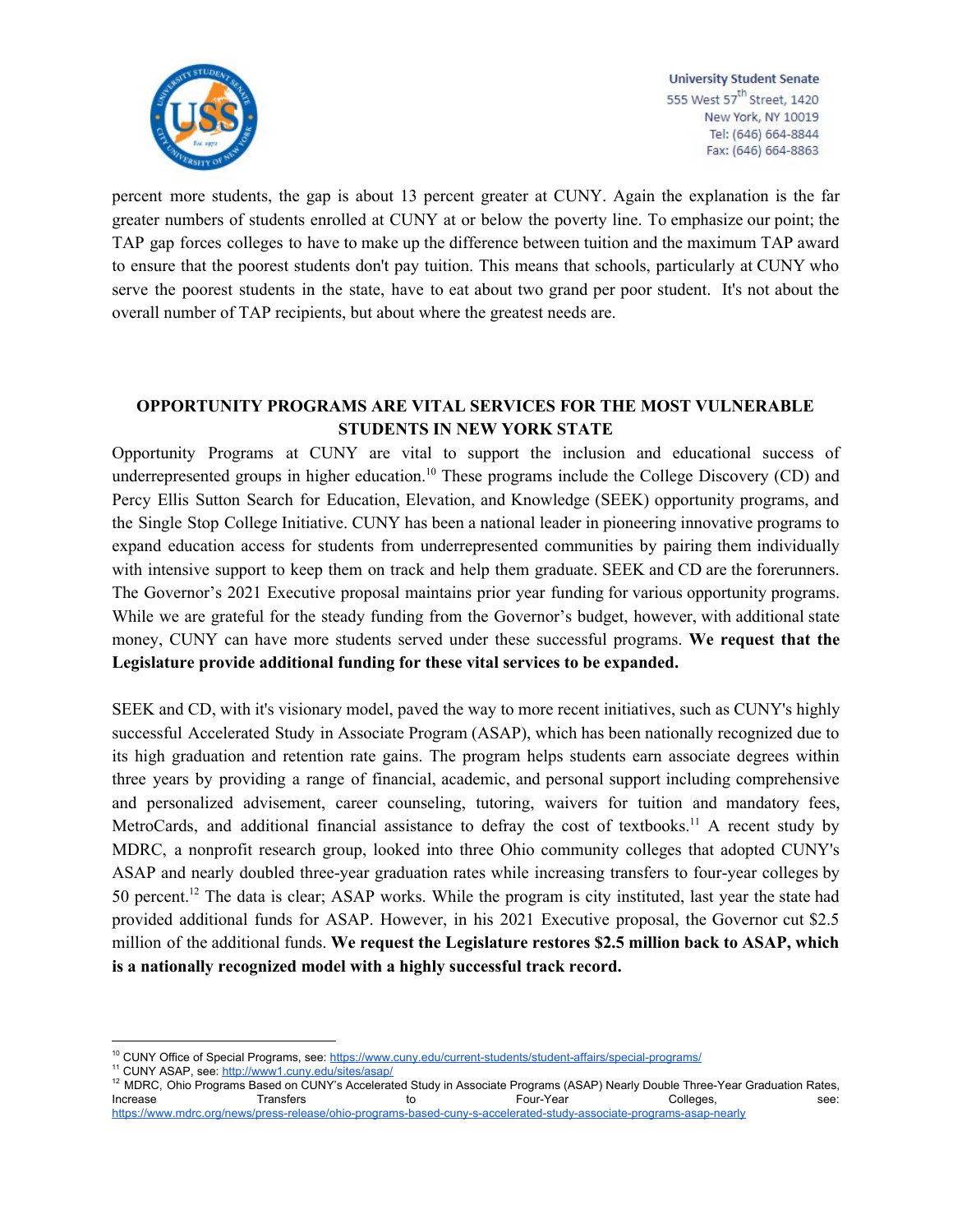

#### **EXPANSION CAPITAL MATCHING PROGRAM**

CUNY has not had a five-year capital plan since 2008. While last year's budget included \$834 million in critical maintenance, no new revenue had been approved for the construction of new buildings. In addition, CUNY had not received significant increased revenue for critical maintenance projects, leading to ceilings leaking and bathrooms in disrepair. At the CUNY Board of Trustees annual Manhattan Borough Hearing, on the topic of the 2019 CUNY budget, Susan Semel, a professor at the City College of New York, stated in her testimony that her building in CCNY, the North Academic Center, "is in a constant state of decay," with elevators and escalators not working properly, soap and toilet paper often being unavailable in the bathrooms, bathrooms flooding and the cleaning staff being overwhelmed due to being "cut to the bone." 13

Recently, Sakia Fletcher, the Student Government President of Medgar Evers, cited temporary portable trailers that were installed roughly twenty years ago, still being used for classes till this very day. *"What do these "temporary" portable trailers represent? They represent 20 plus years of disappointment and failure. These portable trailers represent educational racism and segregation that exists in CUNY. They* remind students of color that the state is not willing to invest in the educational infrastructure expansion *of black students. Ultimately, the Medgar Evers College portable classroom trailers represent the State's blatant disregard and neglect in finding capital investments at predominantly black institutions in New York."*

This year, the Governor's proposal includes an expansion capital matching program that includes \$200 million for CUNY for a 2:1 strategic needs capital matching program that would require individual campuses contribute \$1 for every \$2 invested by the State. We applaud the Governor for including funds for new capital projects, however, we are concerned for schools that aren't as equipped to fundraise. Schools like York College and Medgar Evers, with higher populations of black students, generally fundraise less than schools with higher populations with caucasian and asian students. While schools like Queens College and Baruch College may flourish, other campuses will suffer. In one of the largest urban universities in the world, equity must be prioritized; campuses with lack of fundraising abilities should not be overlooked, but supported by state funding.

## **INCREASE BASE AID FOR COMMUNITY COLLEGES**

Community colleges educate and prepare students for the workforce in addition to creating a foundation for students to transition to senior colleges. Maintaining and funding them are vital to student success; state education law mandates that the state shall pay 40 percent of the operating costs of these campuses,

<sup>&</sup>lt;sup>13</sup> Baruch College Ticker, Stirring testimonies electrify CUNY Board of Trustees meeting, see: <https://theticker.org/archive/stirring-testimonies-electrify-cuny-board-of-trustees-meeting>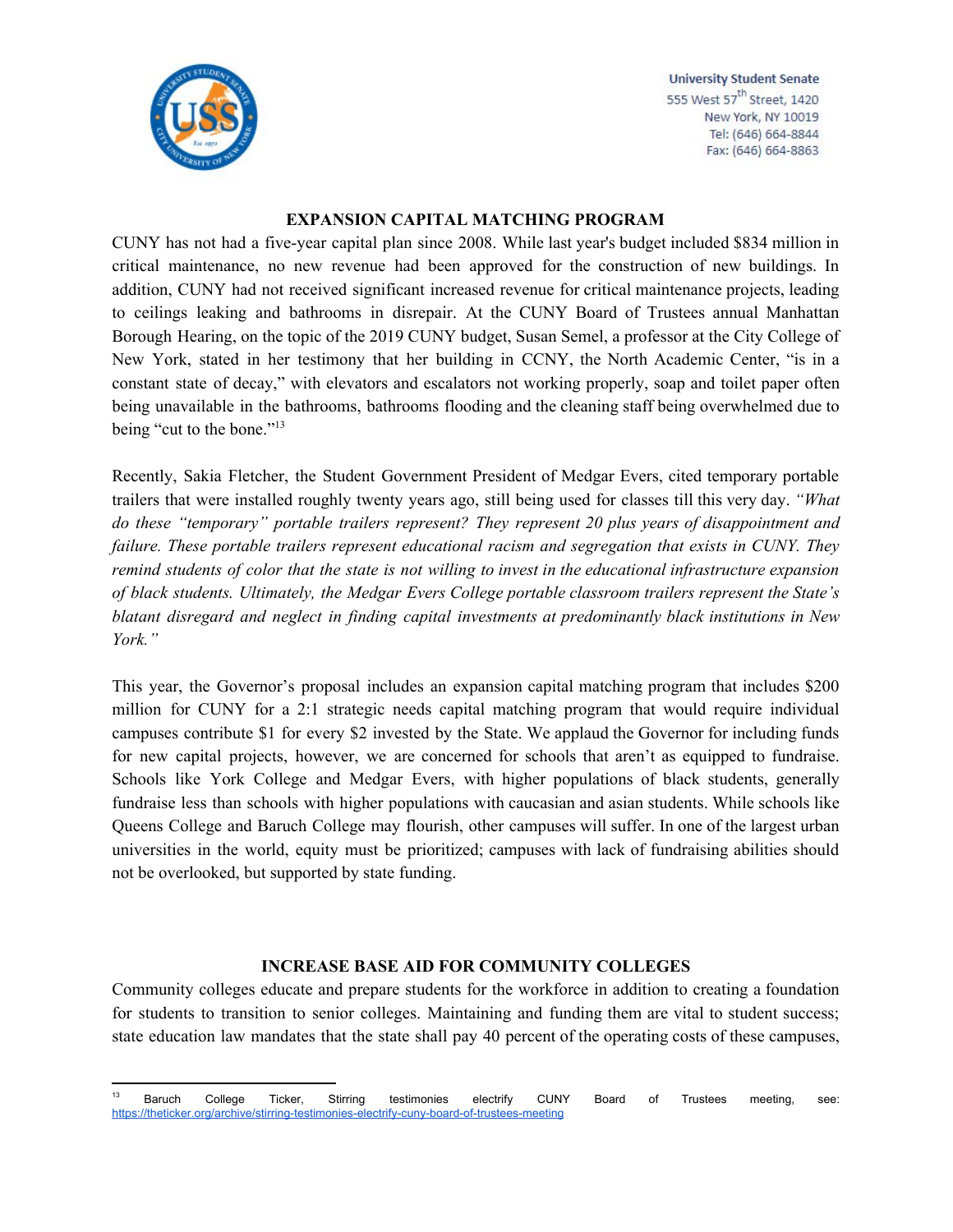

however, the state is not meeting its obligation. Instead, CUNY community college students are paying the majority of operating costs at their campuses.



As soon from the graph above, from 2008-9 to 2018-19, CUNY community colleges paid an increase from 32.3 percent to 40.6 percent, while the states share decreased from 28.9 percent to 23.7 percent.

The Executive Budget maintains base operating aid for community colleges at \$2,947 per full-time equivalent (FTE) student, the same as SFY 2019-20. However, the 98 percent funding floor that was included in the SFY 2019-20 Enacted Budget is not continued. This results in a decrease of \$3.6 million in base aid from SFY 2019-2020, which the Governor attributes to declines in enrollment. **We ask the Legislature to include an increase in community college funding by \$250 per student FTE and re-establish the 98 percent funding floor at the 2018-19 level.**

While we are happy College Discovery was not cut, we are discouraged to see funding for child care centers at community colleges reduced from \$902,000 to \$813,100. According to the Institute for Women's Policy Research, parents with dependent children drop out of college at a higher rate than any other demographic, with only 33 percent of students with children obtaining a degree or certificate within six years.<sup>14</sup> Seventeen percent of CUNY's degree-seeking students at community colleges and 11 percent of students at senior colleges are parents. **We are requesting that the final budget restores the cuts** 15 **made to child care centers at CUNY community colleges.**

## **REFORM THE DREAM ACT**

We thank the Legislature, again, for passing the Jose Peralta DREAM Act last year. As with any new program, there are glitches that occur in the beginning that should be addressed. Overall, 47,000 people in

<sup>&</sup>lt;sup>14</sup> Institute for Women's Policy Research, Student Parent Success Initiative, see:

<https://iwpr.org/issue/employment-education-economic-change/student-parent-success-initiative/#lates%20publications> <sup>15</sup> City Council Response to State Budget:

[https://council.nyc.gov/budget/wp-content/uploads/sites/54/2019/04/Fiscal-2020-Preliminary-Budget-Response\\_FINA](https://council.nyc.gov/budget/wp-content/uploads/sites/54/2019/04/Fiscal-2020-Preliminary-Budget-Response_FINAL.pdf) [L.pdf](https://council.nyc.gov/budget/wp-content/uploads/sites/54/2019/04/Fiscal-2020-Preliminary-Budget-Response_FINAL.pdf)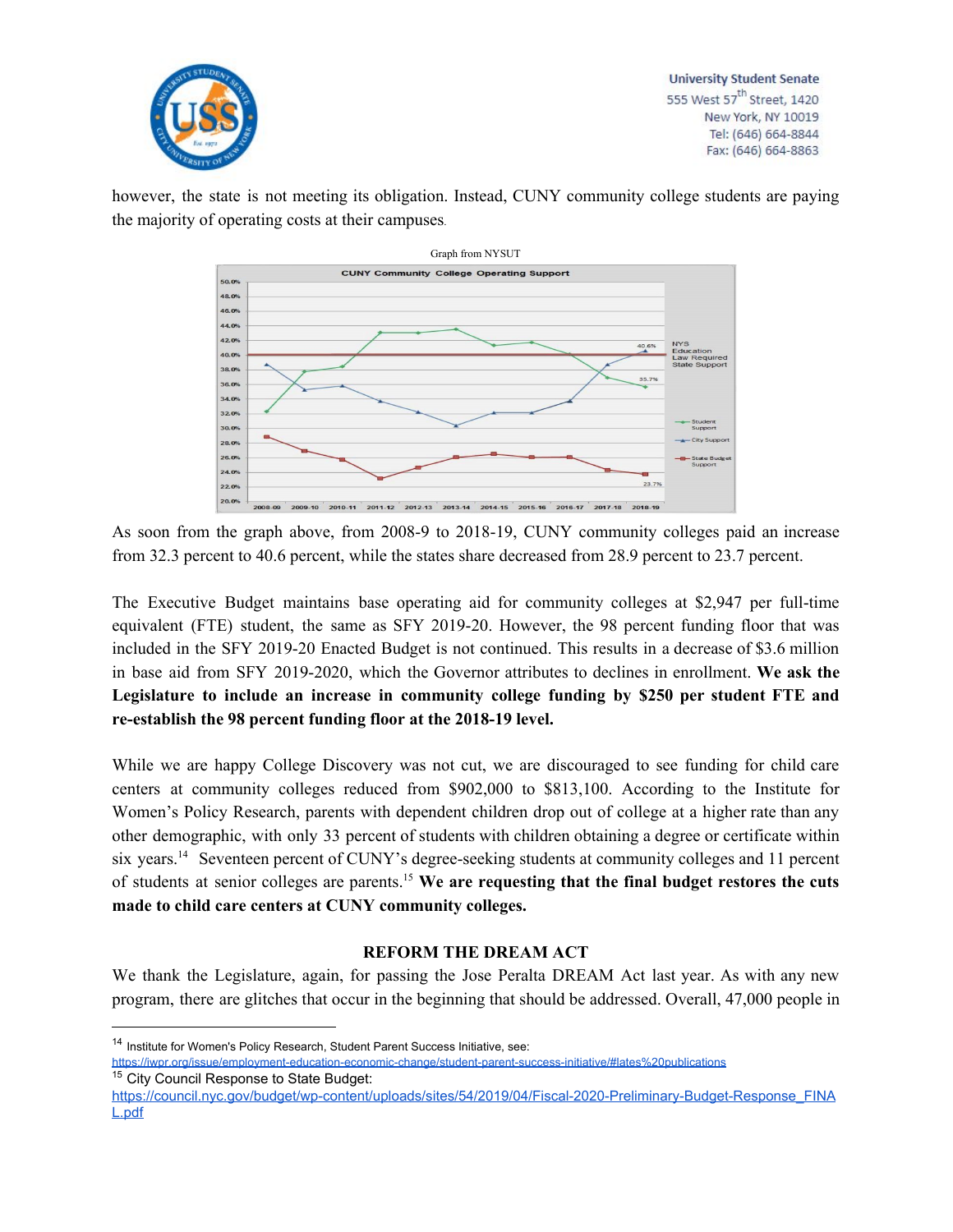

New York City are eligible to benefit from the DREAM Act, the bulk of whom reside in Queens.<sup>16</sup> So far, it is unknown how much financial aid has been awarded to undocumented students since its initial roll out. HESC President Guillermo Linares stated that data on how many students have applied is yet to be available.

While we don't have those numbers yet, we do know students who have been denied due to the programs rigid requirements. Enrique Pena, a Queens College student and an immigration activist who was in Albany at the time the DREAM act was passed, is one of the students who have been rejected. *"In order to qualify for the DREAM Act, students must have attended high school for a minimum of two years.* However, I was in high school for a year and a half, so I did not qualify. This unnecessary, rigid requirement has created a barrier for me to attend CUNY, which has been, time after time, touted as the most affordable university in the nation. But if you're a dreamer who, for some reason, did not qualify for *the DREAM Act, like myself, then CUNY isn't af ordable by any means."*

- **● We ask the high school requirement be amended from 2 years of high school needed to a high school diploma in the U.S., needed.**
- **● We ask that the DREAM Act be amended or that stand alone legislation is introduced so that students can receive payment and scholarships from student activity fees.**

# **OPEN EDUCATIONAL RESOURCES**

The Governor's proposal included maintained levels at \$4 million for Open Educational Resources (OER) at CUNY. We applaud the Governor for maintaining this crucial program, which is paving the way for a more affordable college experience for many students. OER are free online textbooks that professors adopt into their curriculum. Instead of working to pay for hundreds of dollars for books, students can focus on studying with their online textbook, free of charge! Majority of all CUNY campuses have a designated OER Coordinator working with faculty to adopt the online curriculum into their classrooms. Student governments have passed resolutions calling for faculty to actively seek out lessons on how to transition into OER. **This program is working and will benefit CUNY in the long run.**

## **EXCELSIOR SCHOLARSHIP:**

The CUNY USS, on behalf of the CUNY students, commend Governor Cuomo's decision to expand the Excelsior Scholarship so more students can attend public university for free. As stated in the 2021 budget, under this proposal, the income threshold would increase to \$135,000 in Academic Year (AY) 2020-21 and \$150,000 in AY 2021-22. This decision will allow students – middle-class students and their families – to spend less money on getting a college degree. However, the issue of college affordability remains

<sup>16</sup> The Mayor's Office of Immigrant Affairs, see: <https://www1.nyc.gov/assets/immigrants/downloads/pdf/NYS-Dream-Act-Fact-Sheet-2019.pdf>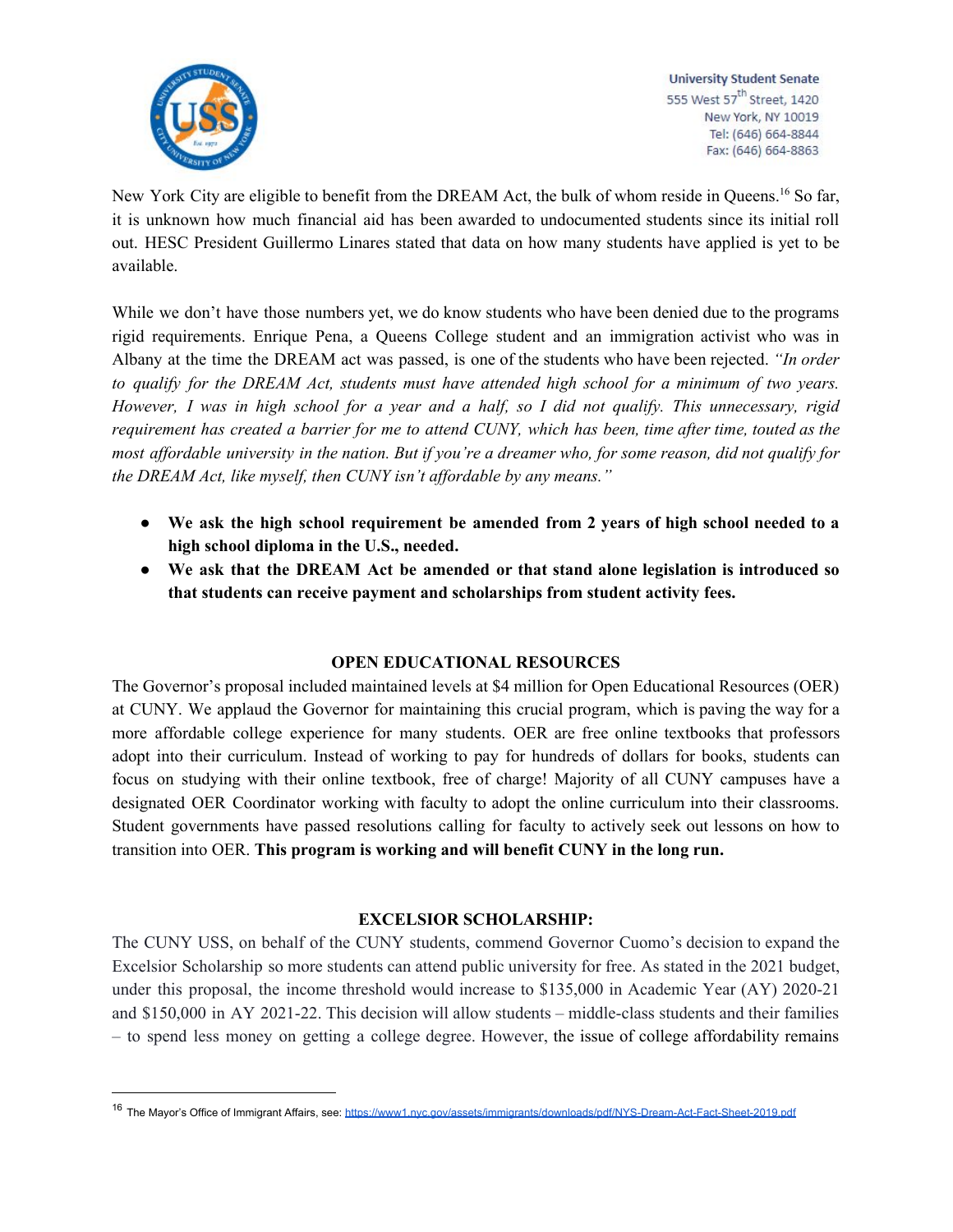

since the vast majority of students from low-income families who need the program still cannot take advantage of this opportunity for various reasons regarding the requirements barriers.

- The Excelsior Scholarship required all applicants to comply with a yearly successful 30-credits requirement (15 credits per semester), which in itself constitutes a barrier when, in fact, just 18 percent of all CUNY students took at least 30 credits in 2016-17.<sup>17</sup>
- The Excelsior Scholarship only covers regular sessions such as spring and fall, but will not cover tuition for summer and winter, which does not give students room to fulfill the 30-credits requirement.<sup>18</sup> Nontraditional students, like most at CUNY, are forced to take 15 credits per semester in order to fulfill the 30 credit per AY requirement. This is not feasible for most. **We recommend allowing Exelsior to cover summer and winter courses, so students can maintain their jobs, families, and duties in addition to taking classes.**
- The Excelsior Scholarship does not cover food, housing, travel for school-related activities, books, other school materials, or anything that can allow a student to stay on track academically.
- **Excelsior does not help low-income students.**
	- The poorest students at CUNY already receive financial aid from Pell and TAP to cover full costs of tuition (Pell can give additional money to pay for hidden costs like textbooks and travel). Excelsior is a last dollar scholarship that only goes to students who have tuition balances left after exhausting all other aid.
- **Excelsior benefits students from families that are "upper" low-income and middle-income.**
	- $\circ$  Students from families with taxable incomes of between \$80,000 and \$125,000 are in the sweetest spot to receive the scholarship. At  $$80,000+$  in taxable income, families generally phase out of eligibility for Pell or TAP. For these students, Excelsior flips the script from a full tuition bill to none.<sup>19</sup> Data from HESC reported that in its initial year, Excelsior provided significantly more benefits to students at colleges serving majority middle-income and near-middle-income students than colleges serving majority low-income students.<sup>20</sup>

<sup>17</sup> Silberstein, Rachel. "New York's Excelsior Scholarships Rise 20 Percent, but Tough Requirements Exclude Many." *Times Union*, Times Union, 16 Sept. 2019, www.timesunion.com/news/article/Excelsior-Scholarships-rise-20-percent-but-tough-14431051.php. <sup>18</sup> "Excelsior Scholarship Program." *NYS Higher Education Services Corporation - The Excelsior Scholarship*,

www.hesc.ny.gov/pay-for-college/financial-aid/types-of-financial-aid/nys-grants-scholarships-awards/the-excelsior-scholarship.html.

<sup>&</sup>lt;sup>19</sup> The Ups and Downs of Excelsior Scholarship's Freshman Year and What Comes Next, see: [https://www.gothamgazette.com/columnists/other/130-opinion/8025-the-ups-and-downs-of-excelsior-scholarship-s-freshman-year-and-what](https://www.gothamgazette.com/columnists/other/130-opinion/8025-the-ups-and-downs-of-excelsior-scholarship-s-freshman-year-and-what-comes-next)[comes-next](https://www.gothamgazette.com/columnists/other/130-opinion/8025-the-ups-and-downs-of-excelsior-scholarship-s-freshman-year-and-what-comes-next)<br>20

<sup>&</sup>lt;sup>20</sup> Excelsior Scholarship Recipients and Dollars by College Code: Beginning 2017, see: <https://data.ny.gov/Education/Excelsior-Scholarship-Recipients-and-Dollars-by-Co/c7f2-hjqd>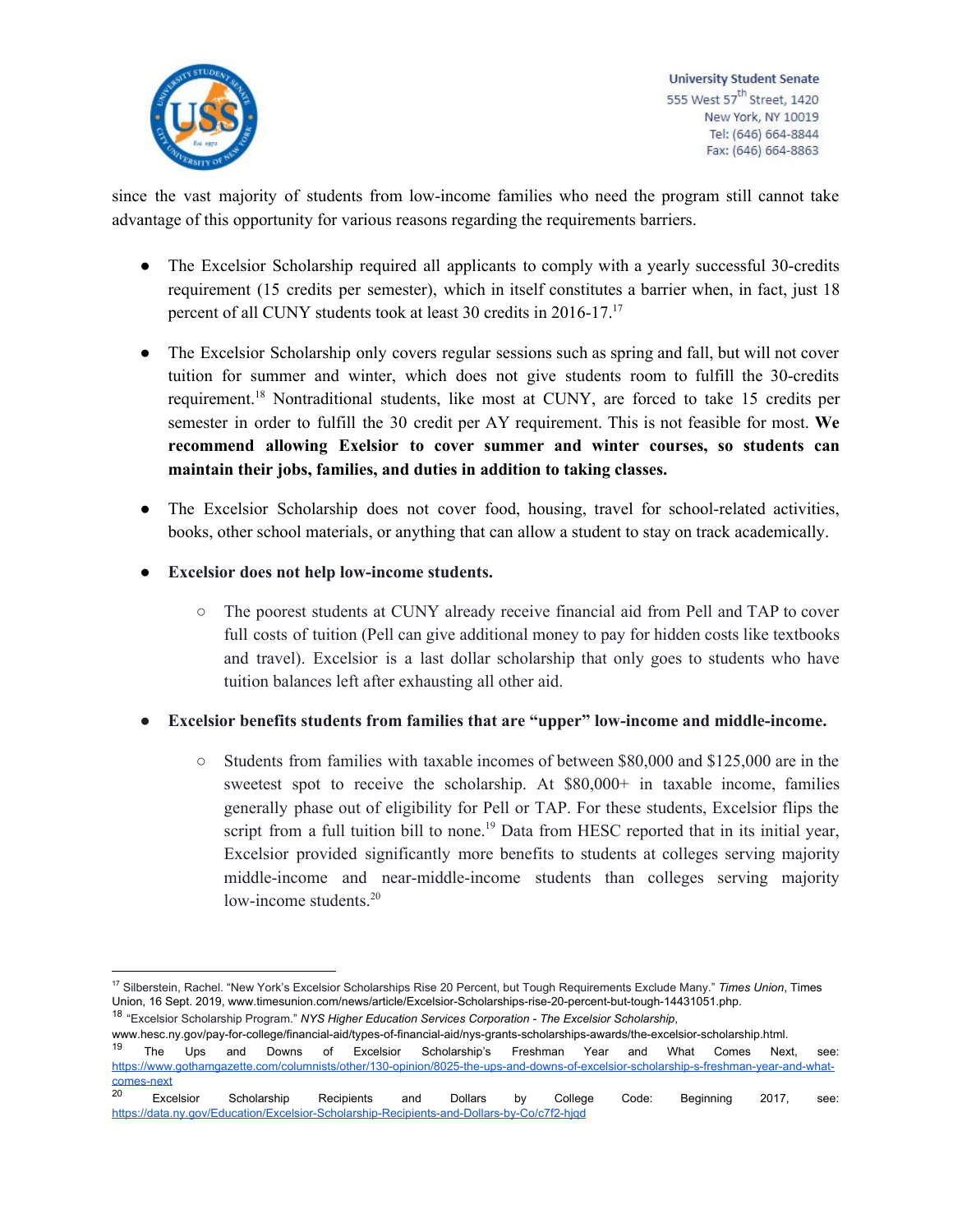

## **● Excelsior hardly benefits community college students.**

 $\circ$  Community college students barely reap the benefits of Excelsior, given that only 1.7% of students were awarded in 2017-18, compared to 4.6% of students at senior colleges. This is in part due to the rigid 30 credits per year requirement. Many community college students do not qualify to make full-time attendance, continuous enrollment, and deliver 30 credits each year.

#### **● Excelsior hardly benefits CUNY students.**

○ According to an article published in the Gotham Gazette, in 2017-18, the 18 CUNY colleges enrolled a 16.3% share of Excelsior scholarship recipients, with the balance of 83.7% of recipients attending SUNY colleges, even though CUNY students comprise 38.8% of the state's public student enrollment. The number of recipients is small at SUNY but minuscule at CUNY. 21



**● We encourage the Governor and State Legislature to reconsider some of the requirements such as the 30-credits yearly, non-consideration for summer and winter classes, and part-time students, as well.**

#### **ENHANCING SUPPORT SERVICES FOR STUDENTS WITH DISABILITIES**

We appreciate the steady funding for CUNY LEADS in the Governor's proposal, which is a free and unique academic and career program for students with disabilities that offers job seeking/placement assistance, interview preparation, academic advisement, and more. However, CUNY has not received an

<sup>&</sup>lt;sup>21</sup> As Cuomo Proposes Excelsior Scholarship Expansion, 6 Things to Know About the Program, see: <https://www.gothamgazette.com/opinion/9090-cuomo-proposes-excelsior-scholarship-college-expansion-6-things-to-know>